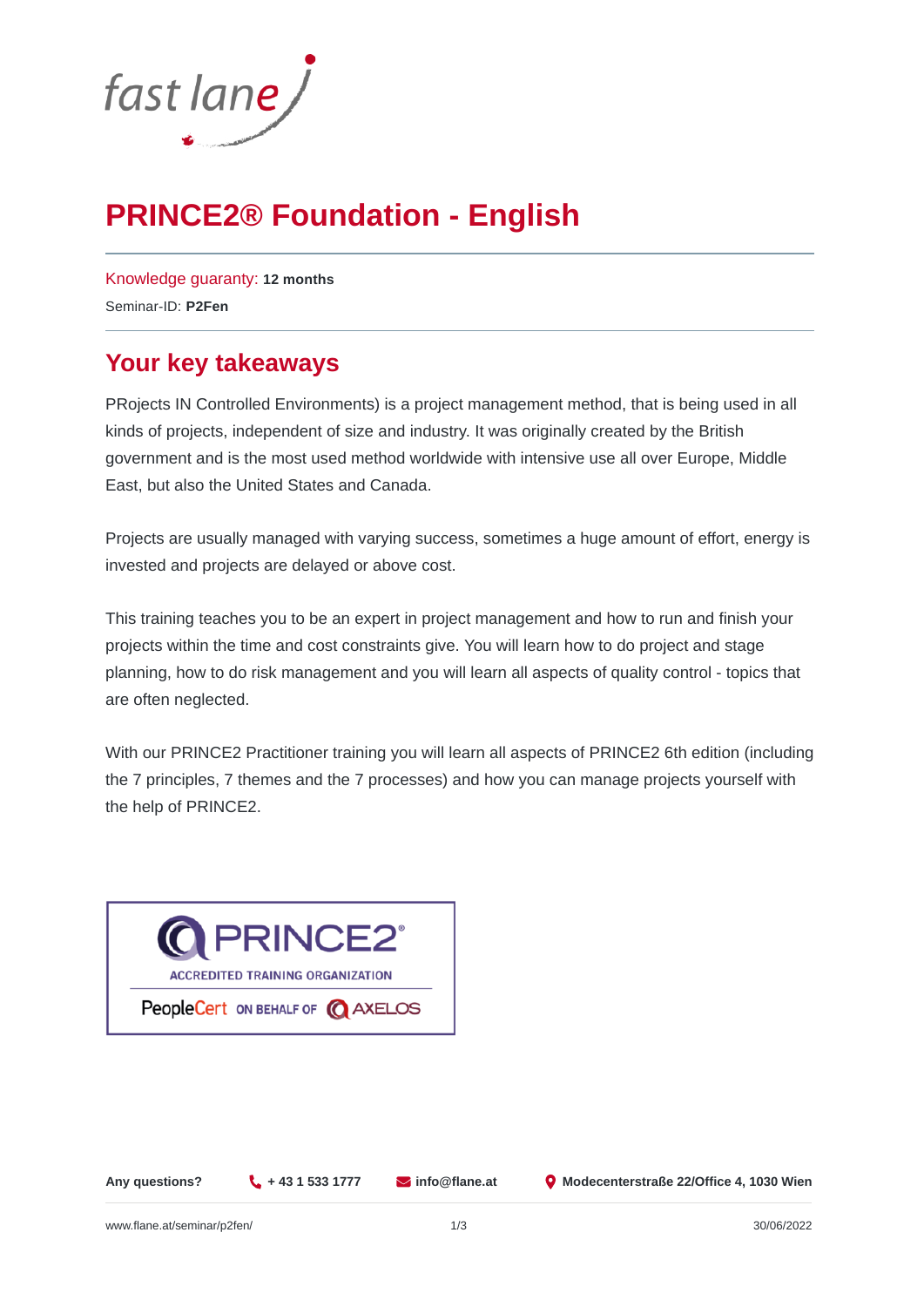

PRINCE2® is a registered trade mark of AXELOS Limited.

## **Target Groups**

Ideal candidate for this course:

- People that work for organisations that need to run projects effectively and efficiently, whereas PRINCE2 can be used equally well for IT and non-IT projects
- Project- and program managers that want to deepen their knowledge around project management or want to be certified
- People that have regular contact with project teams and want to understand the terminology and principles that are being used
- Information Workers
- Information Worker

## **Prior knowledge**

No special prior knowledge is necessary to attend the course.

#### **Important information**

The exam fee in the amount of EUR 375,- is included in the course price. You will also receive 1 year access to myPrince2 - the best practice subscription for service management professionals. MyPrince2 provides practical help, easily accessible support and professional assistance you need to advance your Project career. Of course, the official Prince2 seminar document is also included in the course.